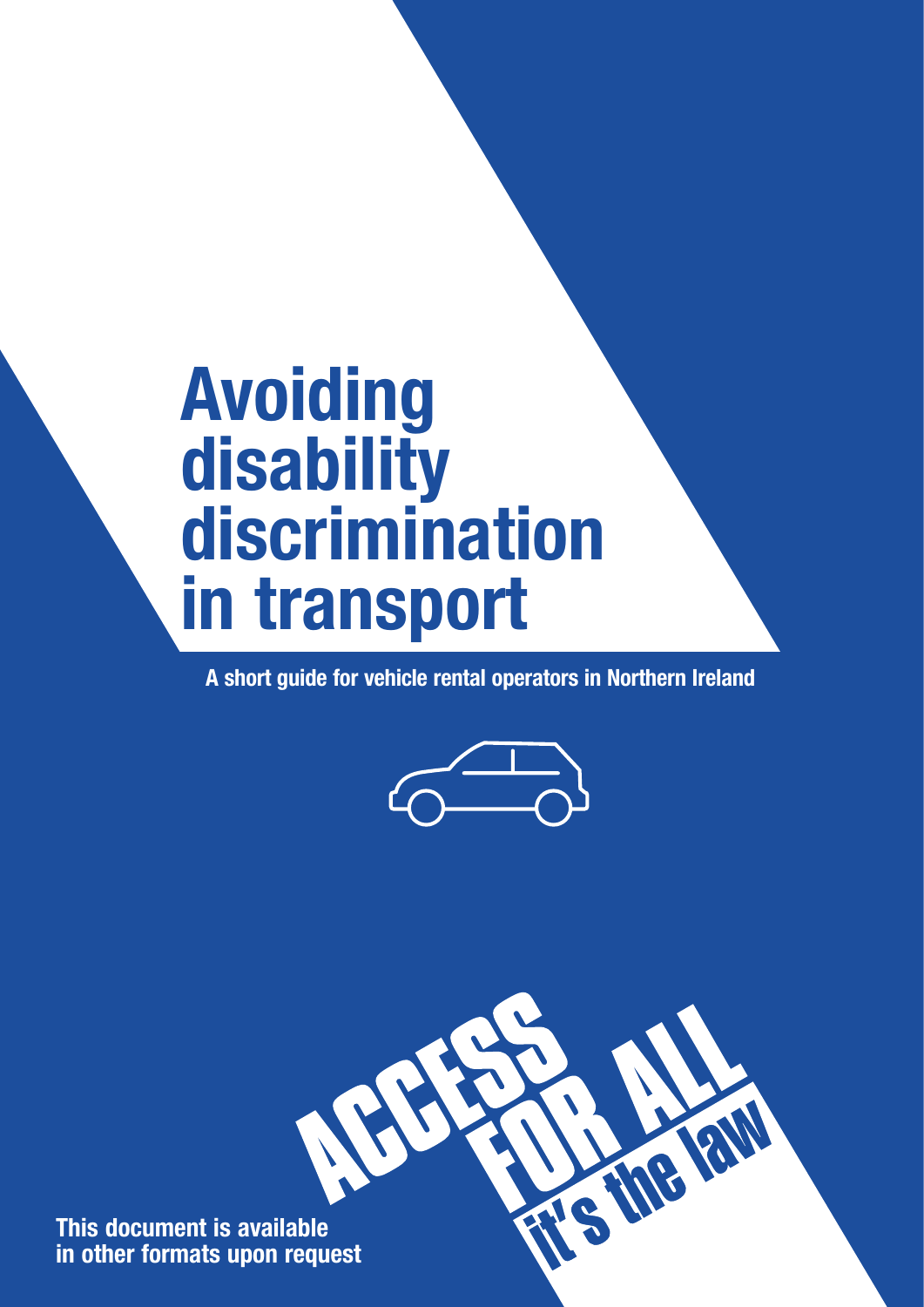**Avoiding disability discrimination in transport A short guide for vehicle rental operators in Northern Ireland**

# **Contents**

| Introduction                                                                                                    | $\overline{2}$ |
|-----------------------------------------------------------------------------------------------------------------|----------------|
| What does the law define as a hire or rental vehicle?                                                           |                |
| Who is protected?                                                                                               | 3              |
| What is disability discrimination?                                                                              | $\overline{4}$ |
| Less favourable treatment                                                                                       | 4              |
| Reasonable adjustments                                                                                          | $\overline{4}$ |
| When can a transport provider justify less favourable<br>treatment or a failure to make reasonable adjustments? |                |
| What can vehicle rental operators do to avoid discrimination?                                                   | $\overline{7}$ |
| How can we help?                                                                                                | 10             |

The Equality Commission for Northern Ireland is responsible for equality legislation and provides a wide range of services to the public, employers and service providers including information on all aspects of the law. Our contact details are provided at the back of this leaflet.

This publication gives general guidance for transport providers and disabled people and should not be treated as an authoritative statement of the law.

Disability Discrimination Act, as amended by the Disability Discrimination (Transport Vehicles) Regulations (Northern Ireland).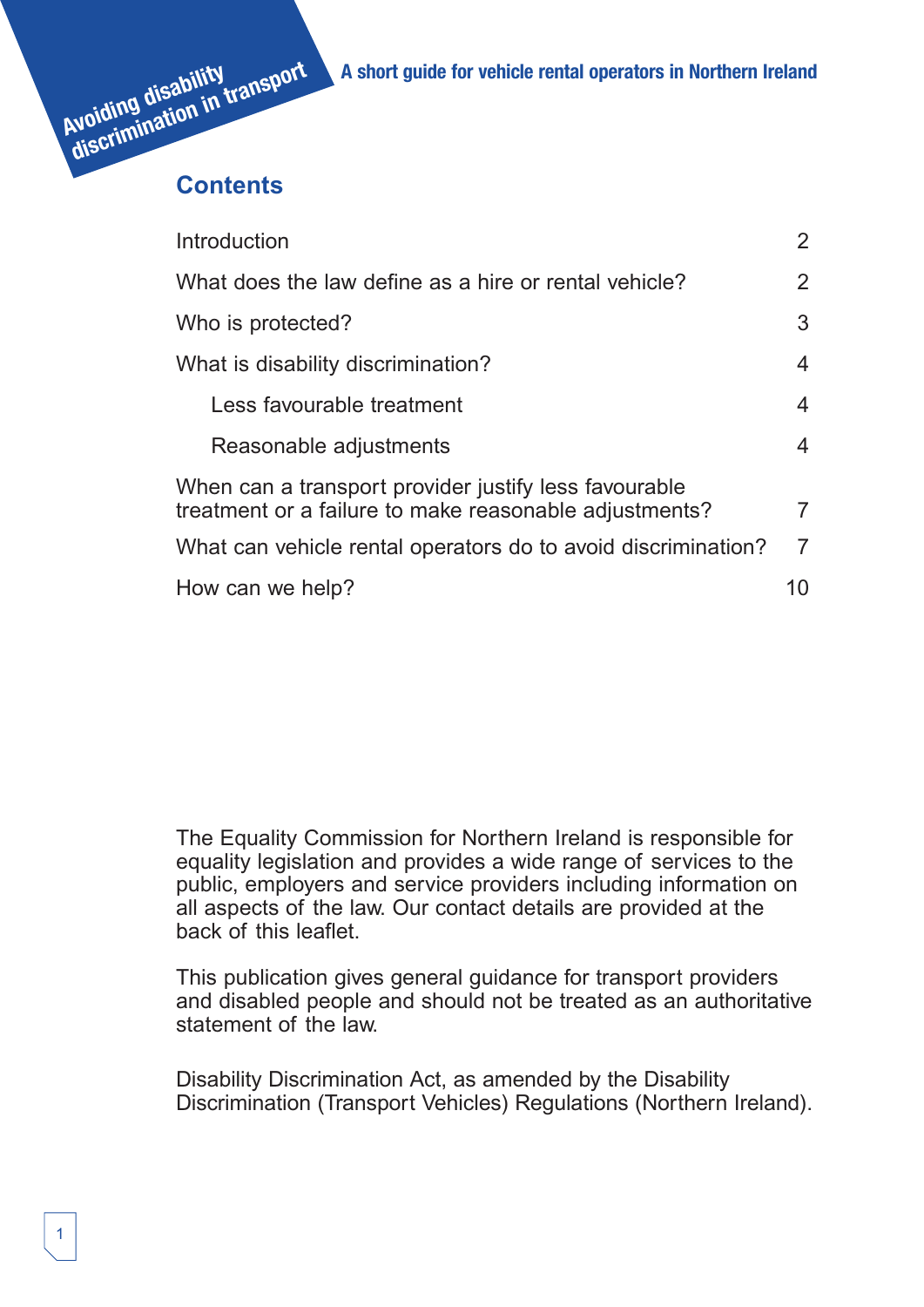

# **Introduction**

This booklet is aimed at helping vehicle rental operators to ensure that they are complying with their legal obligations under the Disability Discrimination Act, as amended by the Disability Discrimination (Transport Vehicles) Regulations (Northern Ireland) (DDA). However, it is recommended that the operators read the Equality Commission's Code of Practice on the Provision and Use of Transport Vehicles and Code of Practice on Rights of Access, Goods, Facilities, Services and Premises for a full explanation of the legal duties on transport providers.

Disability discrimination legislation makes it unlawful for organisations which provide services to the public to discriminate against disabled people in the way in which they provide or do not provide those services. This includes transport providers.

All transport providers have duties under disability discrimination law in relation to transport infrastructure such as their buildings and information services. They also have duties in relation to the provision and use of the vehicles they provide.

The legislation makes it unlawful for transport providers to refuse or deliberately fail to provide a service to a disabled person. They must also make "reasonable adjustments" to take away or overcome elements in their services which present barriers to disabled people.

# **What does the law define as a hire or rental vehicle?**

The law defines hire or rental vehicles as vehicles up to a certain size which are hired out by a person who does so in the course of a business. They include:

• Vehicles constructed to carry passengers, with no more than eight seats in addition to the driver's seat;

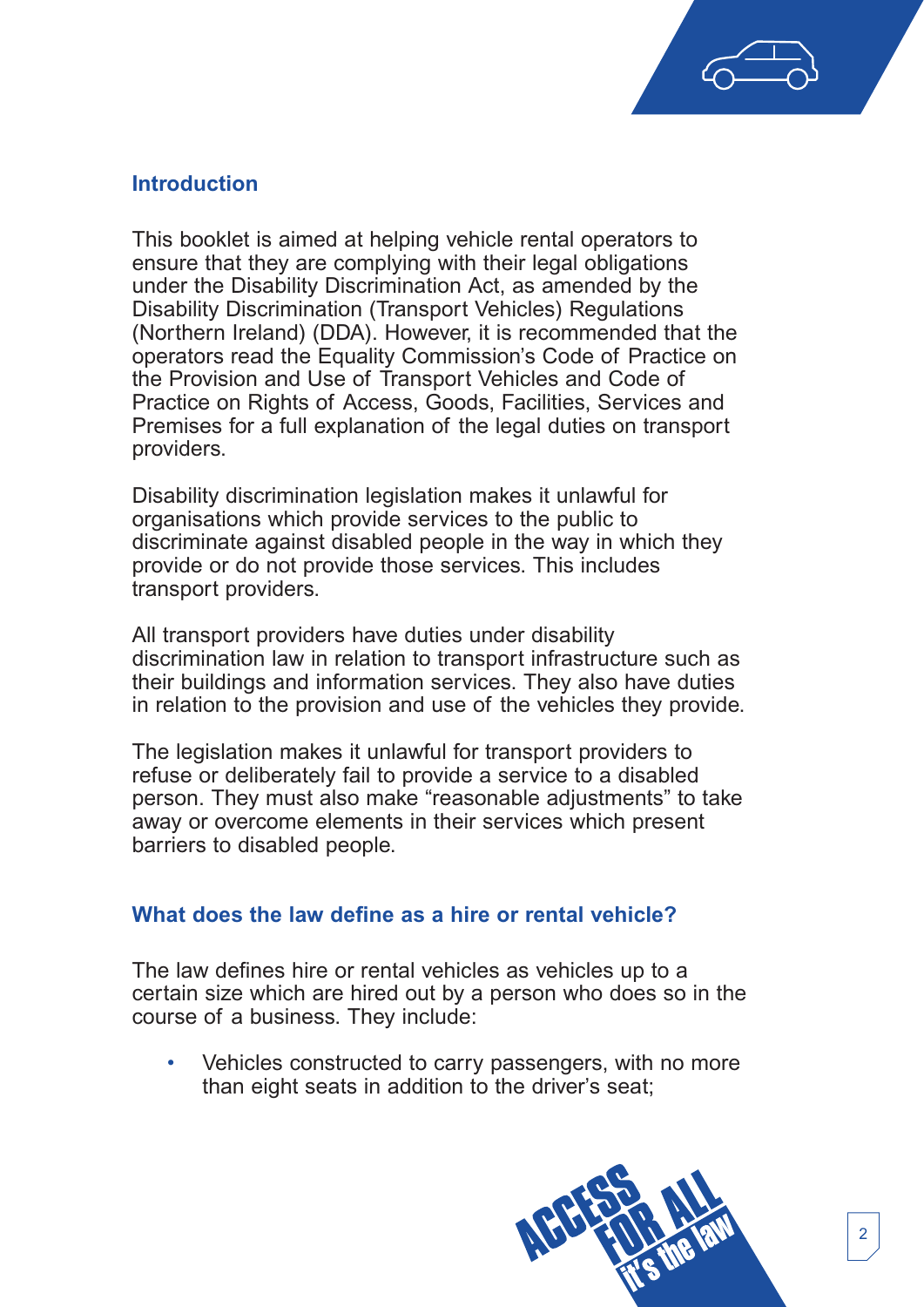- Vehicles constructed to carry passengers, with more than eight seats in addition to the driver's seat, and with a maximum weight of 5 tonnes; and
- Vehicles constructed to carry goods, with a maximum weight of 3.5 tonnes

# **Who is protected?**

**Avoiding disability**

Any person who meets the definition of disability in the Disability Discrimination Act 1995 is protected by the legislation. That is someone who has a physical or mental impairment that has a substantial and long-term adverse effect on his or her ability to carry out normal day-to-day activities.

Some disabilities may be visible, but others may not be immediately obvious, such as mental ill health or epilepsy and this should be kept in mind by the vehicle rental operator. It is important that vehicle rental operators do not make assumptions about whether or not someone is disabled or the extent of someone's disability. For example:

A disabled person with restricted growth asks for pedal extensions to drive a car. The vehicle rental company refuse to rent a car to the disabled person, despite having a suitable car free, because they decide that the person does not look capable of driving. That would be discrimination. A disabled person should be assessed in the same way as any other customer and if the person has a driving licence this should be sufficient proof that they are able to drive. However, if the vehicle rental company deem that a disabled driver is under the influence of alcohol and the company decides not to allow the disabled driver to rent a vehicle, this would not be discrimination as they would not allow any driver to drive under the influence of alcohol. In other words, the reason for the refusal is not related to the person's disability.

The vehicle rental operator should concentrate on the needs of disabled people and should consider the service they provide and determine how they could make it more accessible for disabled people. For example, do they have accessible vehicles that they can hire and do they have equipment that can be added to their vehicles to make them more accessible, such as a wide angle rear view mirror or pedal extensions? These are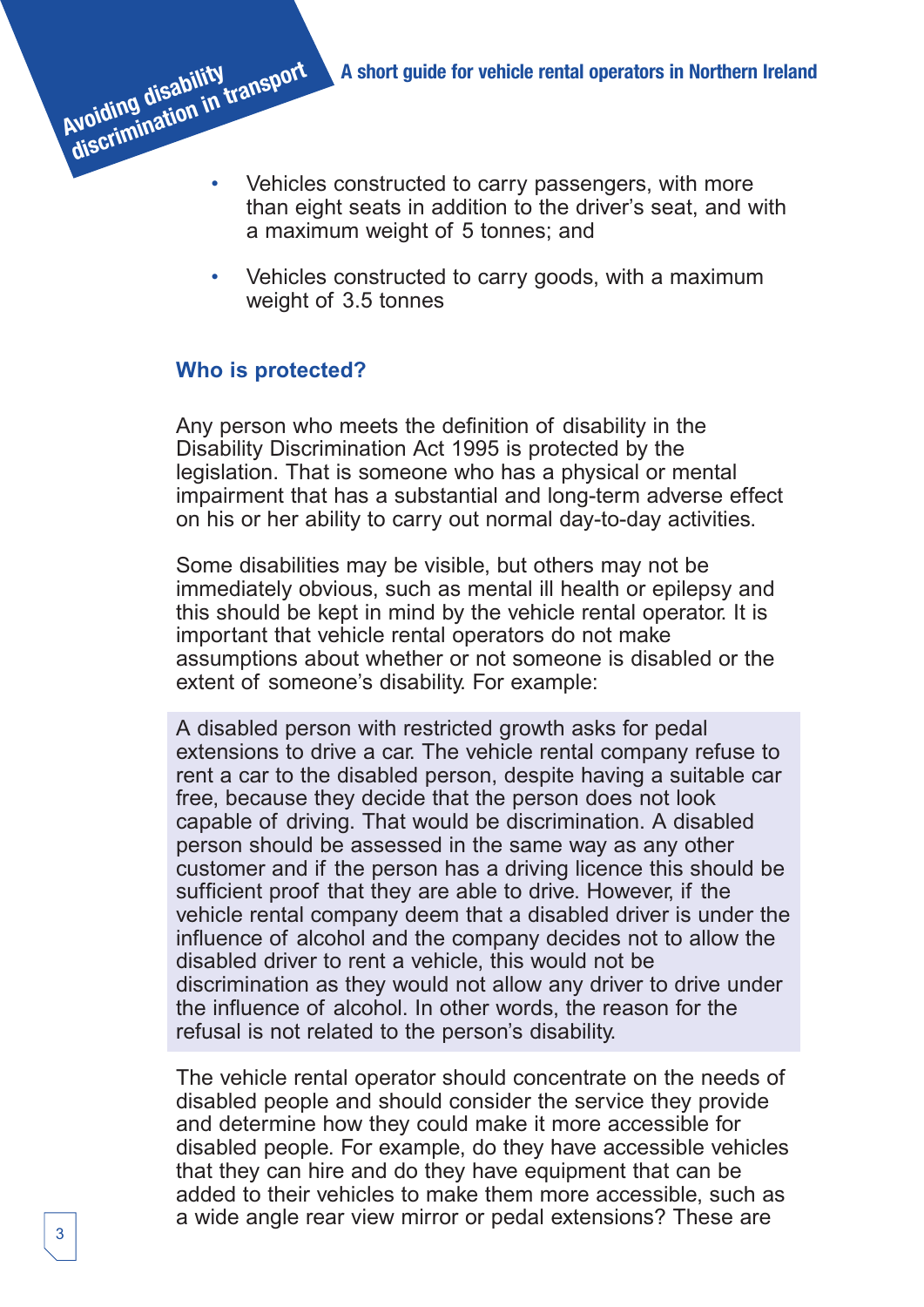

relatively easy additions to vehicles that may help a disabled person access the vehicle.

Vehicle rental operators should ensure that they have a range of equipment available to make their vehicles more accessible for disabled people and they should keep abreast of the full range of equipment that is on the market that may be requested by disabled customers.

# **What is disability discrimination?**

# **Less favourable treatment**

Disability discrimination occurs when a transport provider treats a disabled person less favourably because of their disability and can not show that this treatment is justified. For example:

A vehicle rental operator charges a disabled person more than a non disabled person for hiring a car as they assume that the disabled person is more likely to have a car accident. The vehicle rental operator is treating a disabled person less favourably because of their disability. If, however, the operator can show that they are charging the disabled person extra because the person has had a number of accidents in a short period of time, they may be able to justify charging more. This would not be discrimination as the operator is levying an extra cost because of the person's driving record and not their disability.

# **Reasonable adjustments**

A transport provider can also discriminate if they fail to make a "reasonable adjustment" to make their services more accessible to a disabled person. Transport providers should not wait until a disabled person wants to use their services before they give consideration to their duty to make reasonable adjustments. Transport providers should be planning continually for the reasonable adjustments they need to make, whether or not they

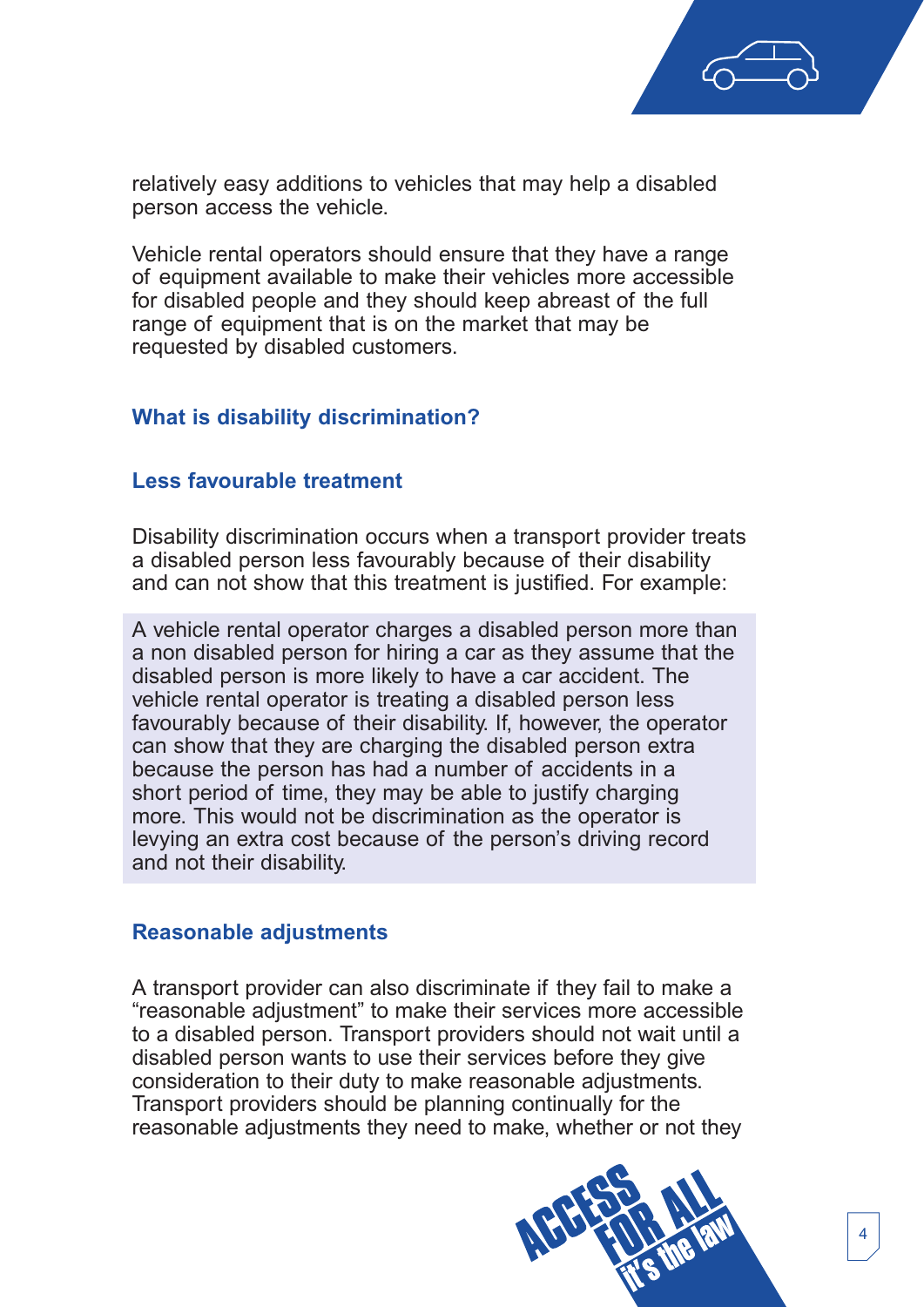already have disabled customers or passengers. They should anticipate the requirements of disabled people and the adjustments that may have to be made for them.

It may change a **policy, procedure or practice**, for example:

As part of the vehicle hire process a rental operator at an airport sends all of their customers from the booking desk to find their car themselves in the car park, accompanied by a map. The car park at the airport is not wheelchair accessible and as a result a wheelchair user can not access their hire car. The staff at the desk arrange for the car to be brought to the front of the airport building which is accessible so that a wheelchair user can access the car. This would be a reasonable adjustment.

A deaf customer with an assistance dog phones a vehicle rental company to rent a car. The vehicle rental operator has a policy of adding additional charges to clean a car if a dog has been on board. The customer tries to explain to the company that they have an assistance dog because they are deaf but the charge is added regardless. The vehicle rental operator has failed to make a reasonable adjustment for the disabled customer which may amount to discrimination.

The operator may have to provide an **auxiliary aid or service**, for example:

A disabled driver who has difficulty turning her head wishes to hire a car. However, the nature of her disability means that she requires a wider rear-view mirror than the standard model used by the vehicle rental operator. The vehicle rental operator clips a wider (panoramic) model over the standard mirror in one of its cars. This is likely to be a reasonable step for the vehicle rental operator to have to take.

A vehicle rental operator provides a service on request of fitting pedal extensions to its vehicles, for example, for people with restricted growth who require them in order to drive. This is the provision of an auxiliary aid, and is likely to be a reasonable step for the vehicle rental operator to have to take.

For vehicles constructed to carry passengers, with no more than eight seats in addition to the driver's seat (the DDA calls these M1 vehicles), the operator has to:

**Avoiding disability**

**discrimination in transport**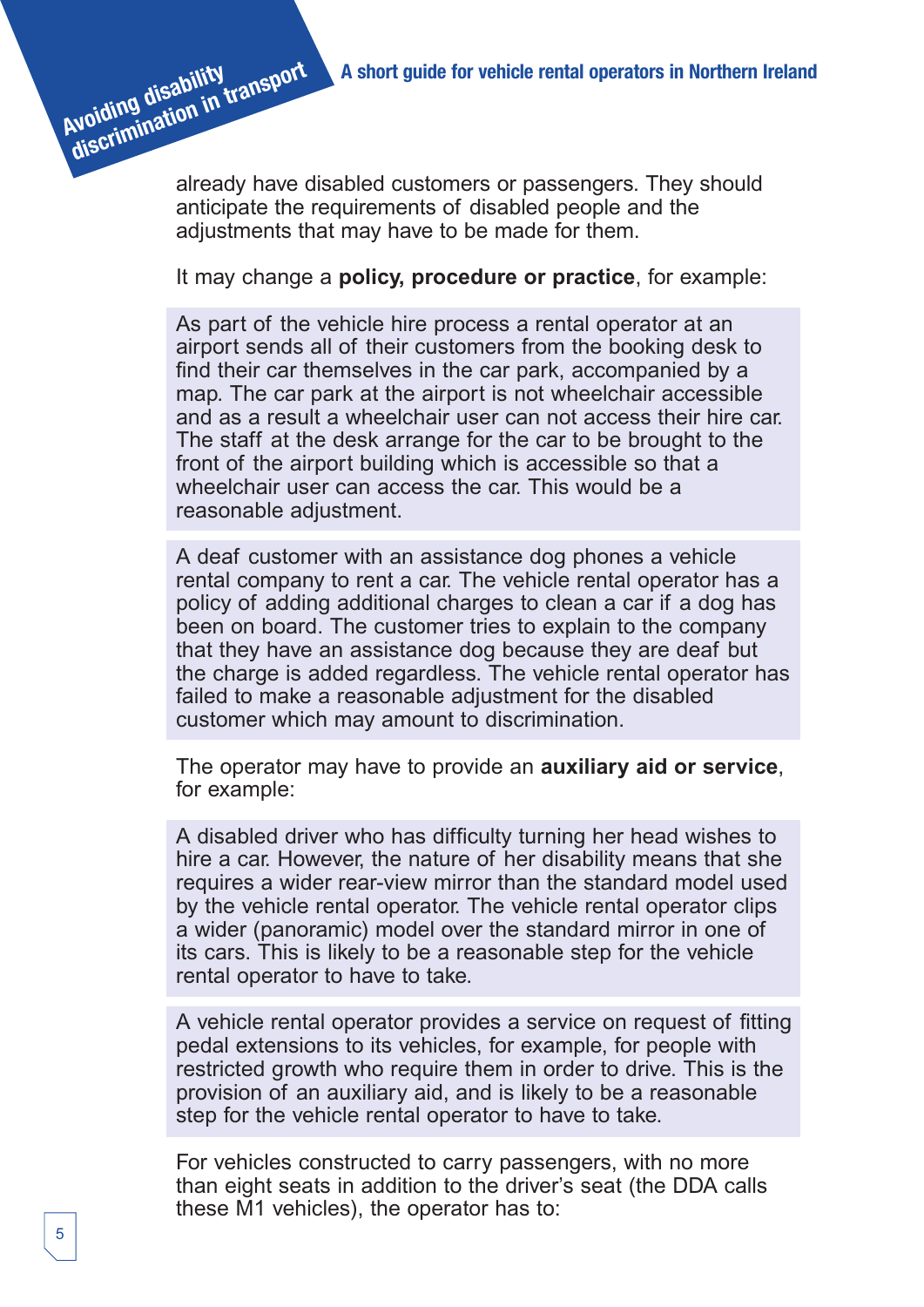

- 1. **remove or alter a physical feature** which makes it either impossible or unreasonably difficult for a disabled person to use the service;
- 2. provide a means to **avoid this physical feature**, or;
- 3. **provide an alternative** to it.
- what does physical feature mean?

The Act defines a physical feature as any part of the vehicle that requires alteration in order to allow for hand controls to enable a disabled person to operate braking and accelerator systems for the vehicle; or an alteration to allow for facilities for stowing a wheelchair.

what is not included in the definition of a physical feature?

Fixed seating is not treated as a physical feature when altering a vehicle to:

- a) install hand controls or;
- b) allow for storage of a wheelchair.

In-built electrical systems are also not treated as a physical feature when altering a vehicle to install hand controls. So there is no obligation to alter these features in these circumstances.

A disabled driver wishes to hire a rental car. He requires hand controls to be fitted in the vehicle. The vehicle rental operator alters the braking and accelerator controls in one of its cars by installing a set of hand controls which the driver can use. This is likely to be a reasonable step for the vehicle rental operator to take. If, however, to install the hand controls the operator would have to remove the front passenger seat or alter the in-built electrical system, the operator would not be under an obligation to do this.

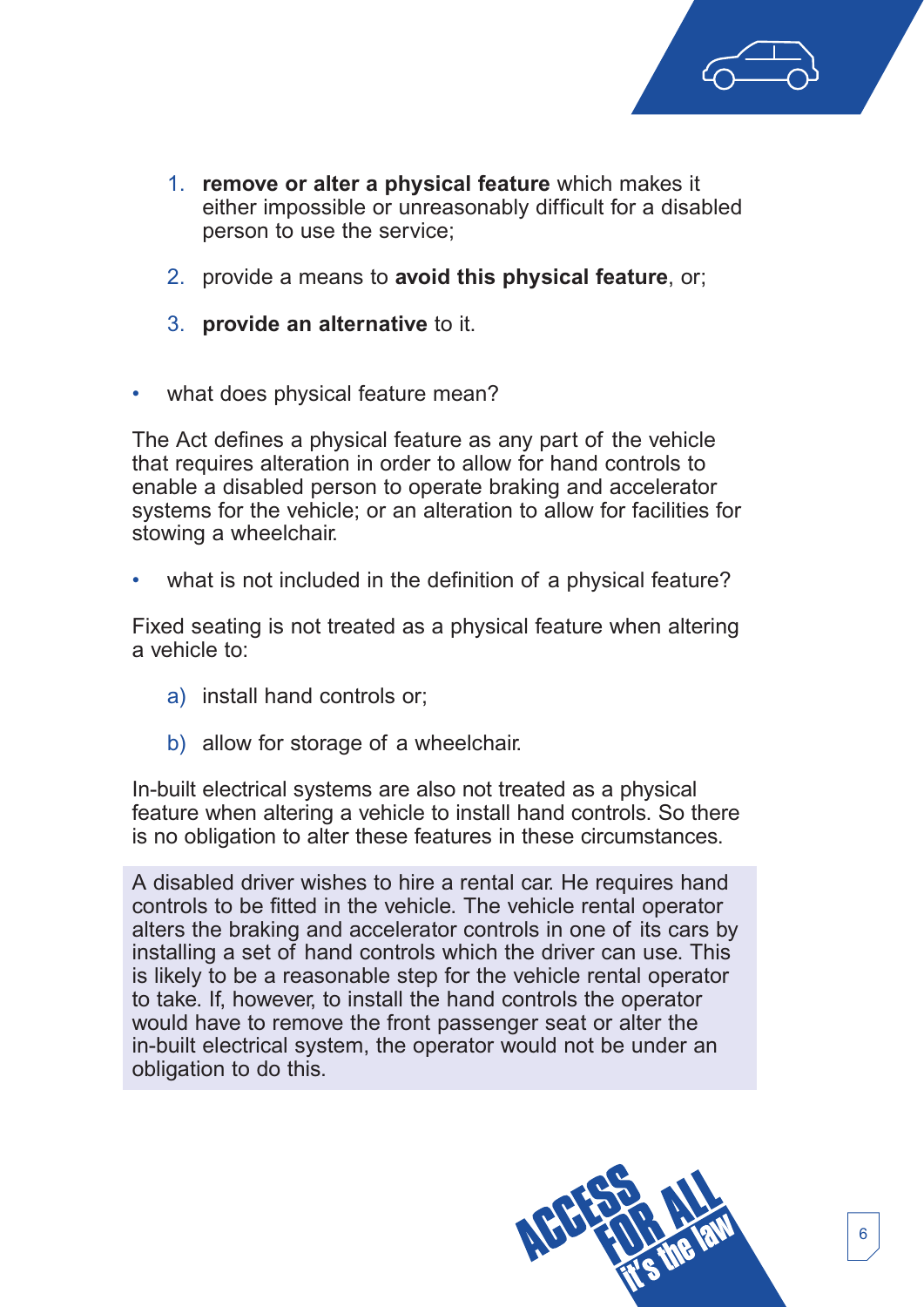A disabled wheelchair user wishes to hire a car. She does not need to drive from her wheelchair, but she does need to take it with her. The vehicle rental operator fits one of its vehicles with a wheelchair hoist mounted in the boot, which enables the wheelchair user to stow her wheelchair in the vehicle. She can then use her wheelchair on reaching her destination. This is likely to be a reasonable step for the vehicle rental operator to have to take. However, if in order to allow room for the wheelchair the vehicle rental operator would have had to remove the back seating, the operator would not have had to do this as this does not fall under the definition of a physical feature.

#### **When can a transport provider justify less favourable treatment or a failure to make reasonable adjustments?**

In limited and specified circumstances, a transport provider can justify less favourable treatment or a failure to make reasonable adjustments. However, this cannot be used as a reason for a general exclusion of disabled people from access to services. They include, for example, health and safety. Please see the Code of Practice for further details.

# **What can rental operators do to avoid discrimination?**

Chapter 2 of the Code of Practice on the Provision and Use of Transport Vehicles gives more detail on how an operator can minimise the risk of disability discrimination. This Chapter, as well as the whole Code, should be read in order to minimise the incidence of expensive and time-consuming litigation.

1. An operator must **plan** for disabled customers. They should audit all the services and think at every stage about the disabled customer's journey and possible barriers to disabled customers, from contacting the operator on the telephone or via the website, marketing materials, requests for adapted vehicles, accessing any premises and the actual pick up and drop off of a vehicle. Then, once barriers have been identified, the organisation should look at what they can do to remove the barriers so that they can provide the optimum service to disabled passengers.

**Avoiding disability**

**discrimination in transport**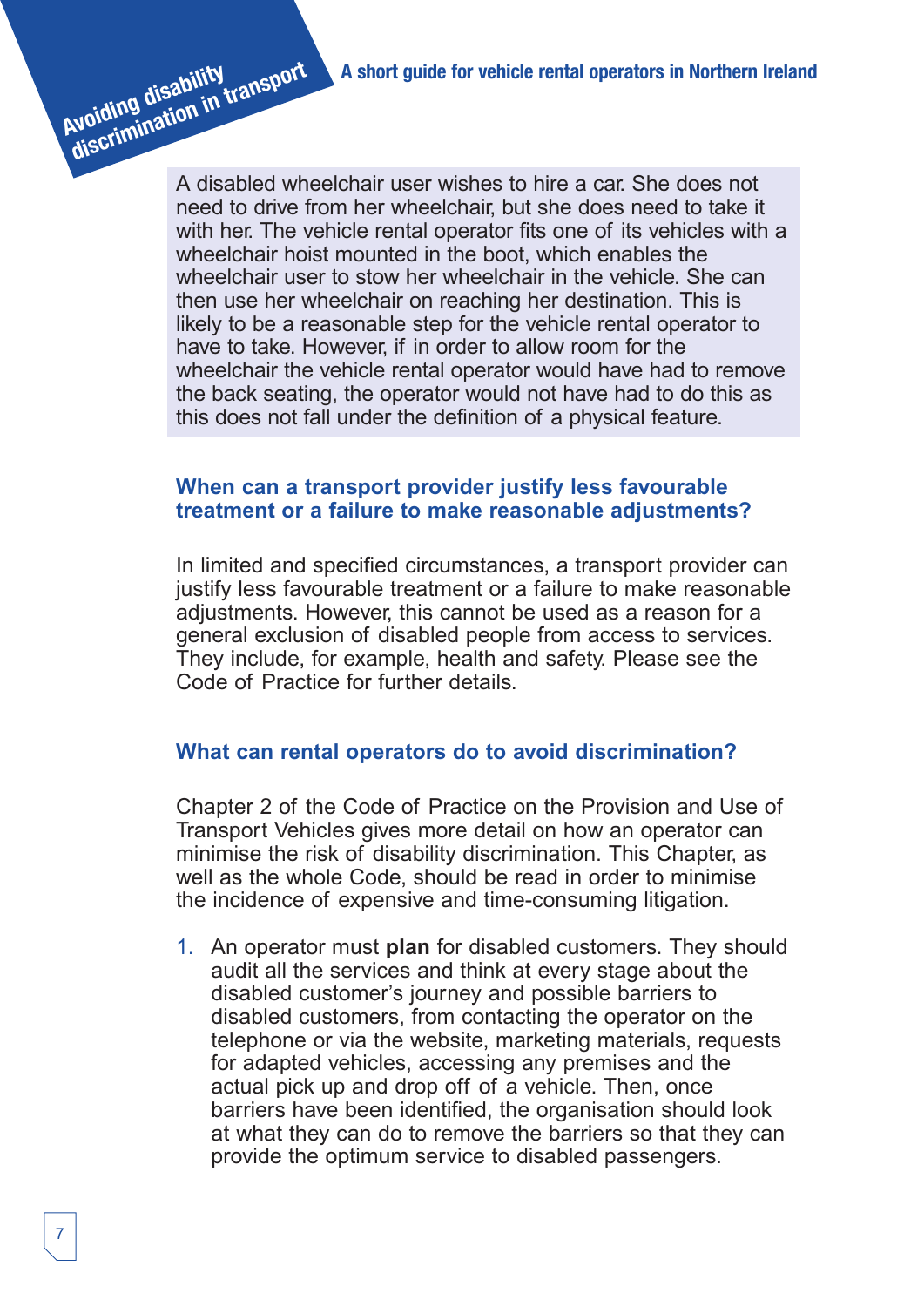

- 2. An operator must **review** disability equality each time any of the organisation's services are reviewed or evaluated.
- 3. Vehicle operators should keep up to date with **technological developments** to ensure that they are providing all of the solutions possible to prevent barriers to disabled people using the rental service.
- 4. It is important to **listen** to customers. Consult disabled customers to see how the services can be made more accessible and listen to customer complaints. If complaints are received about disability discrimination or services being difficult to access for disabled people a rental operator should review these services and see how they can be changed and consider any reasonable adjustments that can be made.
- 5. The operator should ensure that they have a positive **policy** on the provision of services to ensure the inclusion of disabled people and communicate it to staff. The operator should make sure that staff are aware of the consequences of potential breaches of this policy and address acts of disability discrimination by staff as part of disciplinary rules and procedures.
- 6. In terms of **charges**, generally the law makes it unlawful to charge a disabled person extra to make adjustments to enable disabled people to access services. For example, if the vehicle rental operator has to fit a wide angle mirror they should not charge the disabled person extra. However, if, for example, the vehicle needs specialist equipment which has to be individually calibrated to suit the needs of the disabled person, charging extra may be justified if this requires substantial changes to the vehicle to meet the needs of this disabled customer.
- 7. The implementation of all equality policies should be **monitored**.

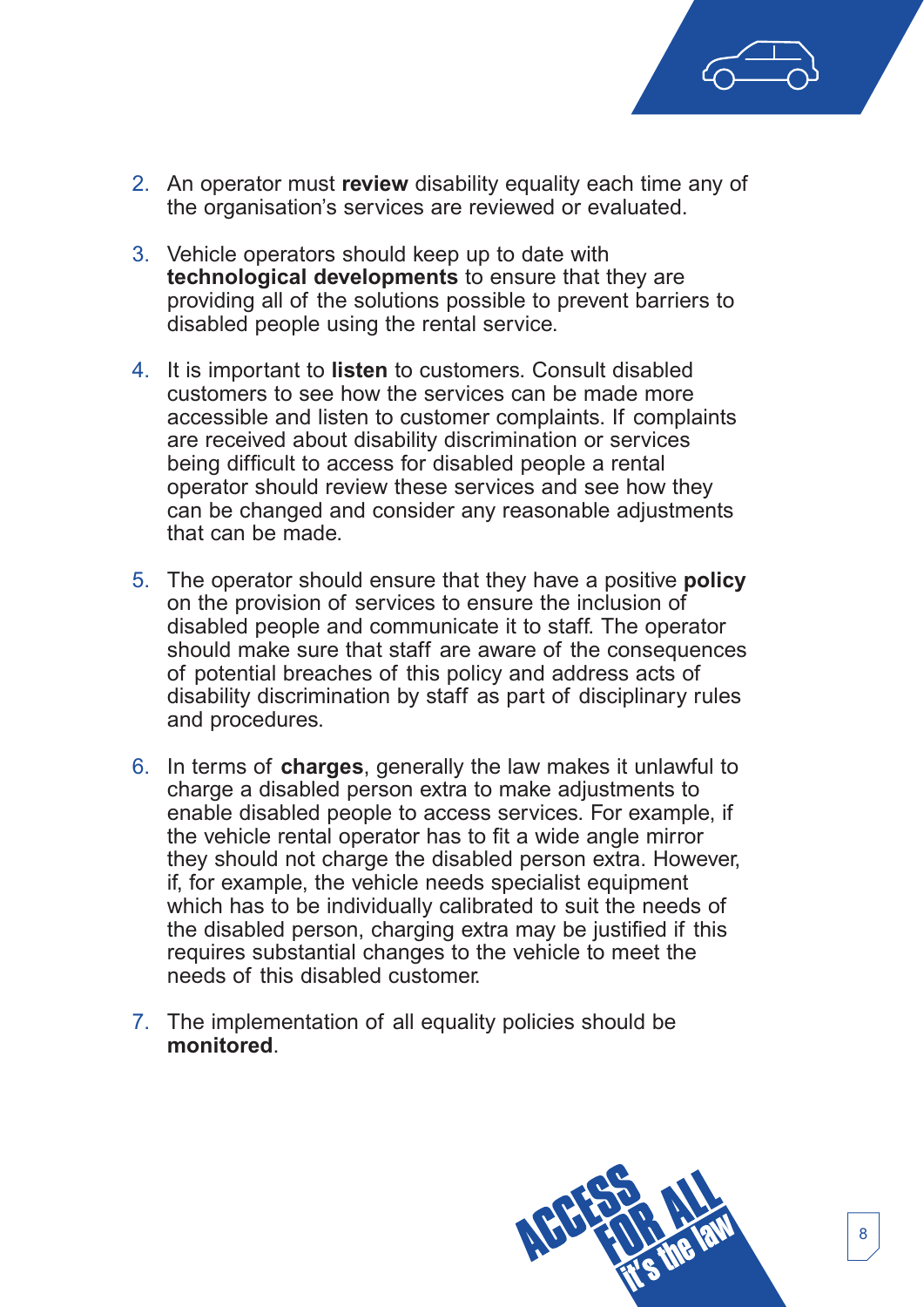- 8. Disability awareness and disability equality **training** should be provided for all staff. As the vehicle rental operator is responsible for the actions of its employees in the course of their employment, it is important that it ensures that all staff members are trained to assist disabled passengers. All training should be relevant, up-to-date and provided on a regular basis. **discrimination in transport** 
	- Staff members should be given an overview of their obligations to disabled passengers.
	- They should be trained on how to assist disabled people, this should include training on how to assist people who may not be obviously disabled, who may have epilepsy or a heart condition.
	- Staff members should be trained not to assume that people need help but to ask if a passenger requires help before giving it.
	- Staff should be trained in the safe operation of any equipment.
	- The operator should ensure that all staff members know how to communicate with passengers with learning difficulties or speech impairments and passengers with hearing impairments for example telephone operators should be aware of Typetalk, a service that lets deaf and hard of hearing people use a textphone to communicate, the telephone operator acts as an intermediary between the callers.
	- Staff should be instructed on what to do in an emergency in terms of disabled passengers.
	- 9. Vehicle rental operators must have a customer complaints procedure which is easy for disabled people to use. It is essential that transport providers deal effectively with all complaints of disability discrimination. Disability discrimination complaints should be dealt with promptly, seriously, sympathetically, confidentially and effectively. By dealing with complaints in this way, transport providers are reinforcing their message that they consider complaints of disability discrimination a serious matter.

**Avoiding disability**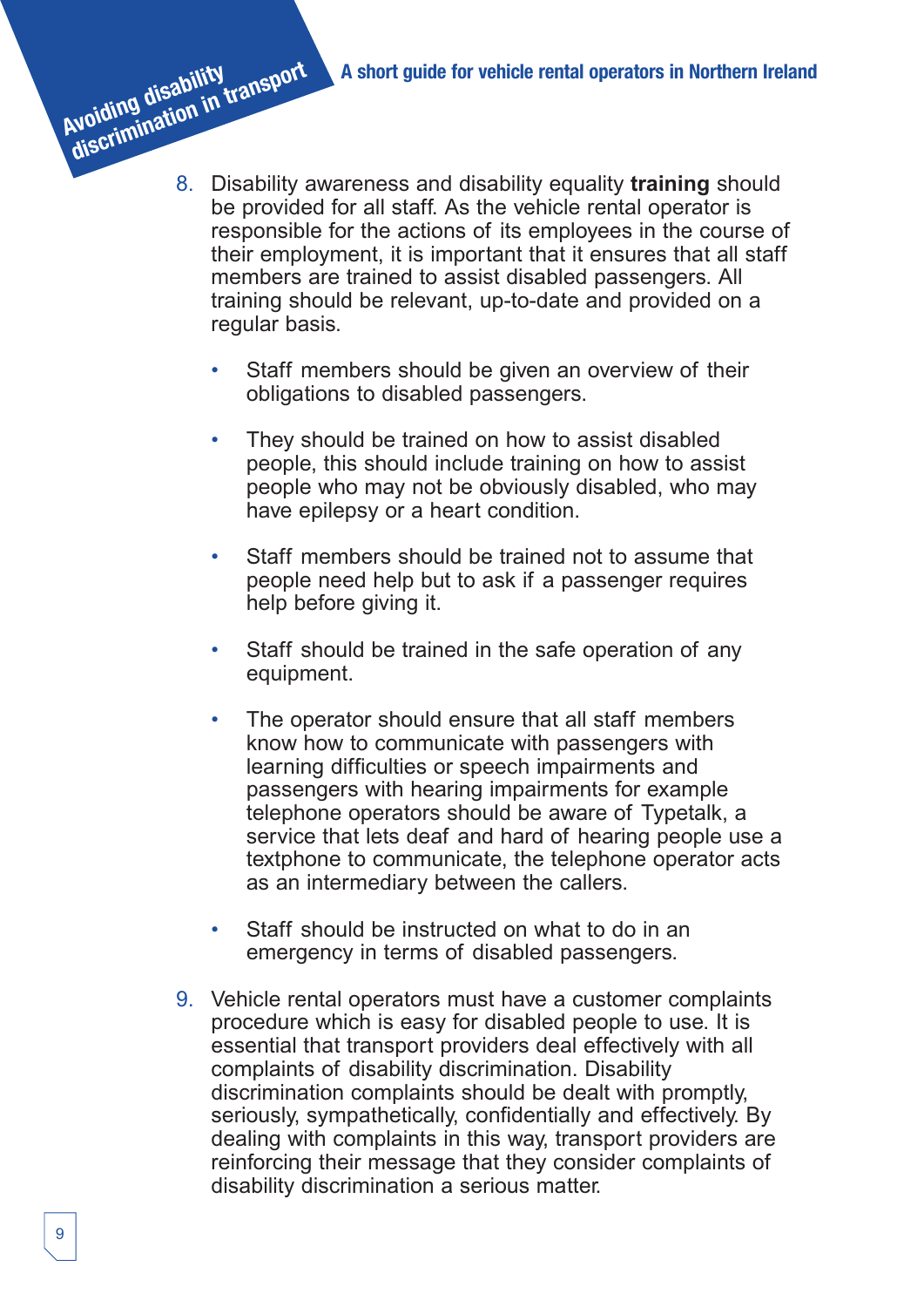

#### **How can we help?**

The Equality Commission can provide advice, guidance and training on complying with the legislation. For more information please contact:

**The Equality Commission for Northern Ireland**

Equality House 7 – 9 Shaftesbury Square Belfast BT2 7DP

| Telephone:        | 028 90 890 890 (enquiry line) |
|-------------------|-------------------------------|
| Fax:              | 028 90 248 687                |
| <b>Textphone:</b> | 028 90 500 589                |
| Email:            | information@equalityni.org    |
| <b>Website:</b>   | www.equalityni.org            |

You can also use Typetalk to contact us.